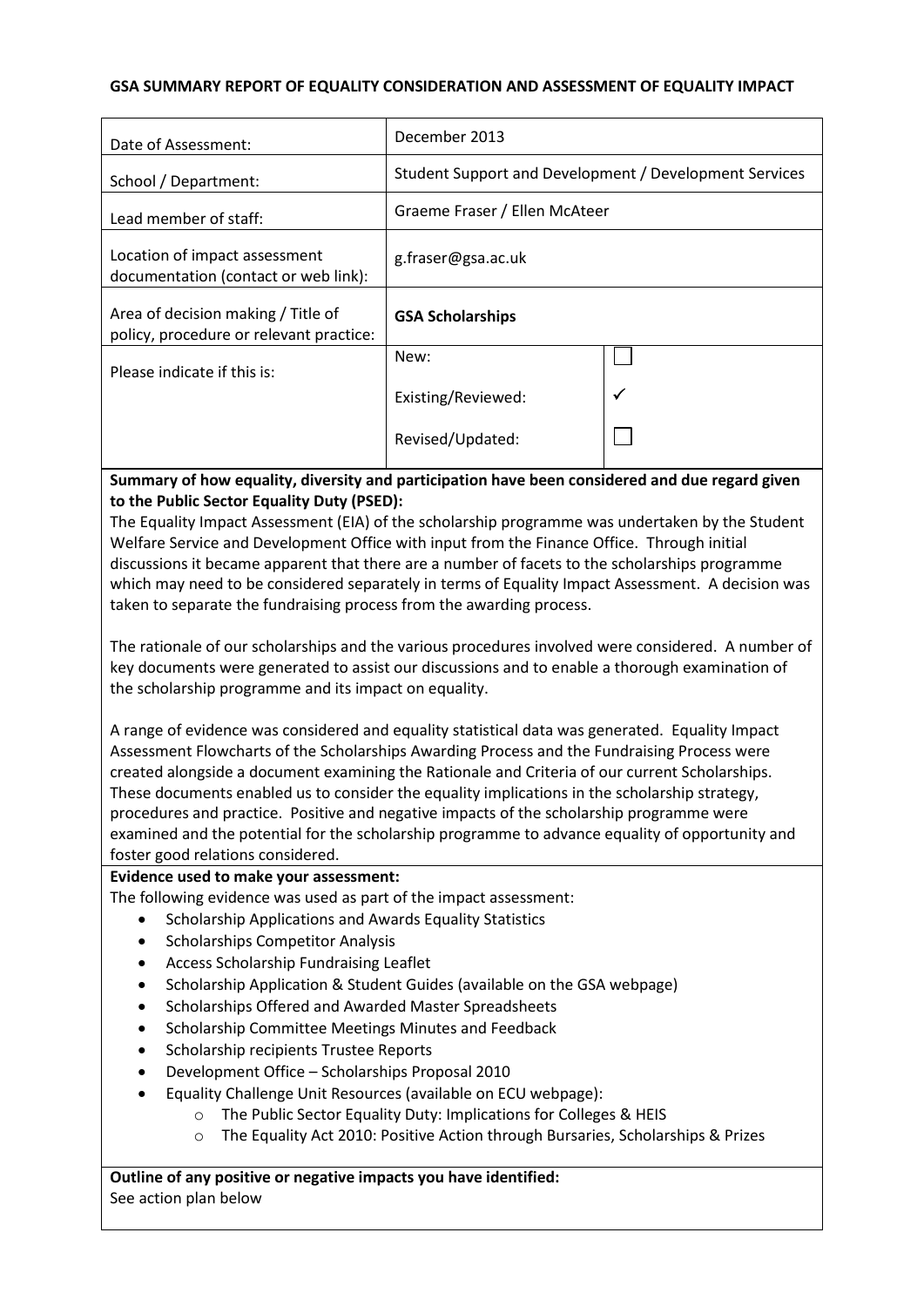## **Summary of the actions you have taken or plan to take as a result:** (Please attach your action plan)

| <b>Negative Impacts</b>                                                                                                                                                                                     | <b>Actions</b>                                                                                                                                                                                                                                                                                                                                                                                                                                        |
|-------------------------------------------------------------------------------------------------------------------------------------------------------------------------------------------------------------|-------------------------------------------------------------------------------------------------------------------------------------------------------------------------------------------------------------------------------------------------------------------------------------------------------------------------------------------------------------------------------------------------------------------------------------------------------|
| Risk of excluding students with<br>protected characteristics as<br>eligibility for certain scholarships<br>are predetermined by the<br>donor/funder (e.g. residency<br>eligibility rules).                  | Ensure that all students are eligible to apply to the<br>scholarship programme<br>Discriminatory nature (e.g. residency rules or<br>$\bullet$<br>specified subjects) of certain scholarships analysed,<br>clear rationale demonstrated and public sector<br>equality duty observed.<br>No new donor is permitted to impose eligibility<br>$\bullet$<br>criteria on their scholarship<br>Alternative funding sources to continue to be<br>investigated |
| Potential bias in awarding process<br>due to lack of diversity in the<br>membership of the Scholarship<br>Committee<br>Risk of unintentional exclusion<br>through perceptions fed by<br>marketing materials | Equality and Diversity briefing provided to all<br>$\bullet$<br>Committee members<br>Committee membership reviewed with new<br>$\bullet$<br>members sought<br>All marketing materials (both fundraising and<br>$\bullet$<br>scholarship promotion) reviewed and enhanced<br>annually                                                                                                                                                                  |
| <b>Positive Impacts</b>                                                                                                                                                                                     | <b>Actions</b>                                                                                                                                                                                                                                                                                                                                                                                                                                        |
| Equality of opportunity advanced<br>for those with a protected<br>characteristic                                                                                                                            | Direct marketing of scholarships to students with<br>$\bullet$<br>protected characteristics to increase the positive<br>impact                                                                                                                                                                                                                                                                                                                        |
| Potential to minimise financial<br>disadvantages suffered by students<br>due to their protected<br>characteristic                                                                                           |                                                                                                                                                                                                                                                                                                                                                                                                                                                       |
| Potential to increase the number of<br>students with protected<br>characteristics                                                                                                                           | Annual review of scholarships will gather data on<br>$\bullet$<br>the number of students with PCs awarded a<br>scholarship and the impact this award has had on<br>participation/retention                                                                                                                                                                                                                                                            |

# **Summary of what you anticipate will change as a result of your actions and where / when will these be reported and reviewed:**

The actions summarised above will enhance the scholarship programme to ensure it continues to have a positive impact on the GSA students in most need. This EIA of the scholarship programme has confirmed and will ensure that the funding and awarding processes do not involve unlawful discrimination, harassment, victimization or other conduct prohibited by the Equality Act 2010. The scholarship programme continues to advance equality of opportunity between students from different groups, and has the potential to remove or minimise disadvantages suffered by students due to their protected characteristics and encourage increased participation levels of students with protected characteristics.

The scholarship programme is reviewed annually by Student Welfare at the end of term one. Equality Impact Assessment has been mainstreamed into the review and monitoring process with an equality perspective fully integrated into all organisational functions and all levels of activity. The results of the scholarship programme review, and the impact of any changes made, will be reported in the appropriate departmental review reports.